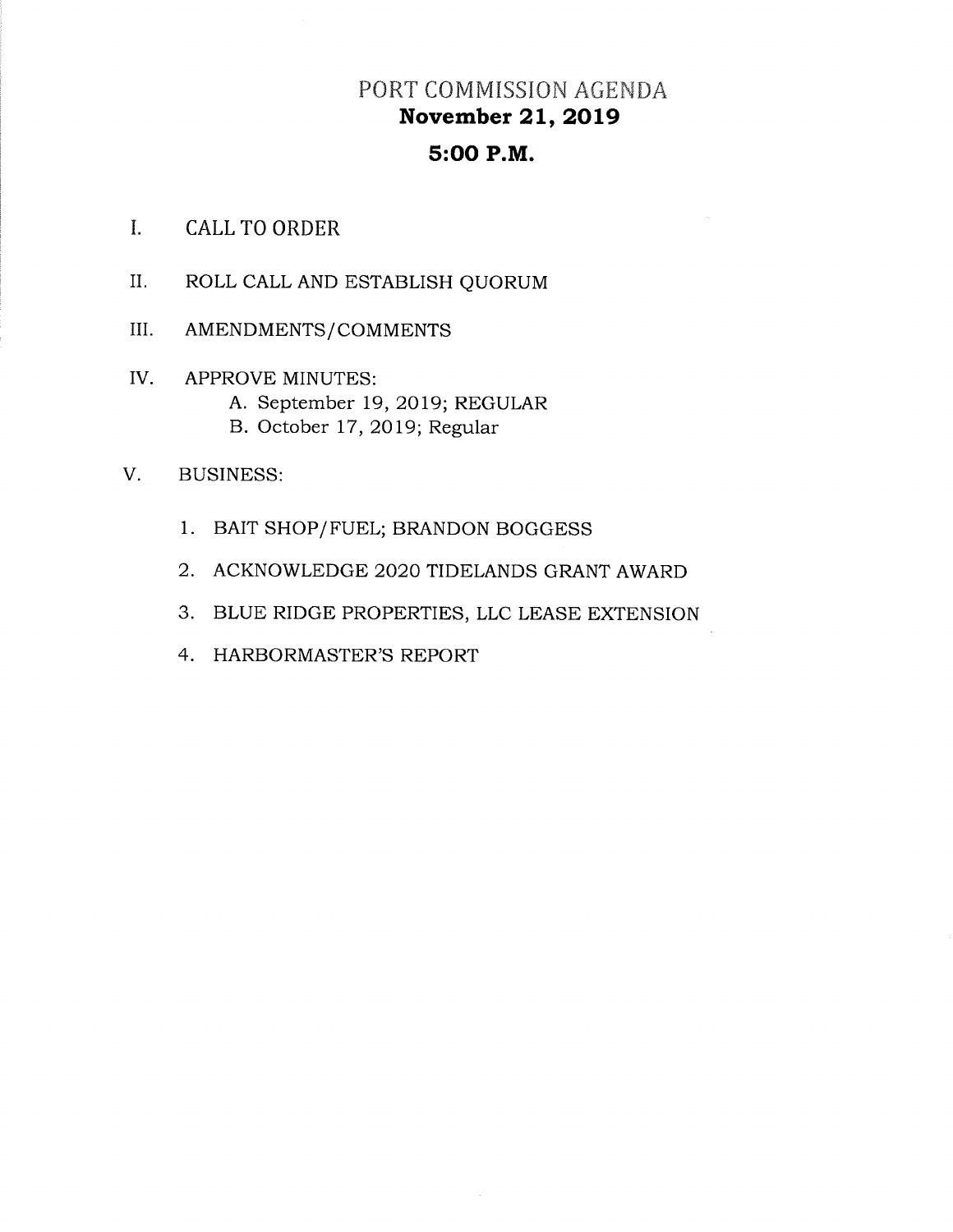#### LONG BEACH HARBOR RESORT, LLC 111 MAIN STREET, SUITE E BAY ST. LOUIS, MISSISSIPPI 39520 TEL. (504) 579-4000 E-MAIL: JIMPARRISH@REAGAN.COM

September 17,2019

### Certified Mail Return Receipt Requested

Long Beach Port Commission Post Office Box 929 Long Beach, Mississippi 39560

James C. Simpson, Jr., Esq. Wise Carter Child & Caraway, P.A. 2510 14<sup>th</sup> Street, Suite 1125 Gulfoort, Mississippi 39501

#### Re: Amended and Restated Lease Agreement Dated February 11,2010 Extension of Term

Dear Sirs and Madams

Pursuant to Section 2.1 of the Amended and Restated Lease Agreement by and between the Long Beach Port Commission and Blue Ridge Properties, LLC, we hereby exercise our option to extend the term of the lease for third five-year term commencing February 11, 2020.

If you have any questions concerning this matter, please contact us.

Sineerely, James L. Parrish, Manager Long Beach Harbor Resorts, LLC

FTH:ms

cc: Mayor George L. Bass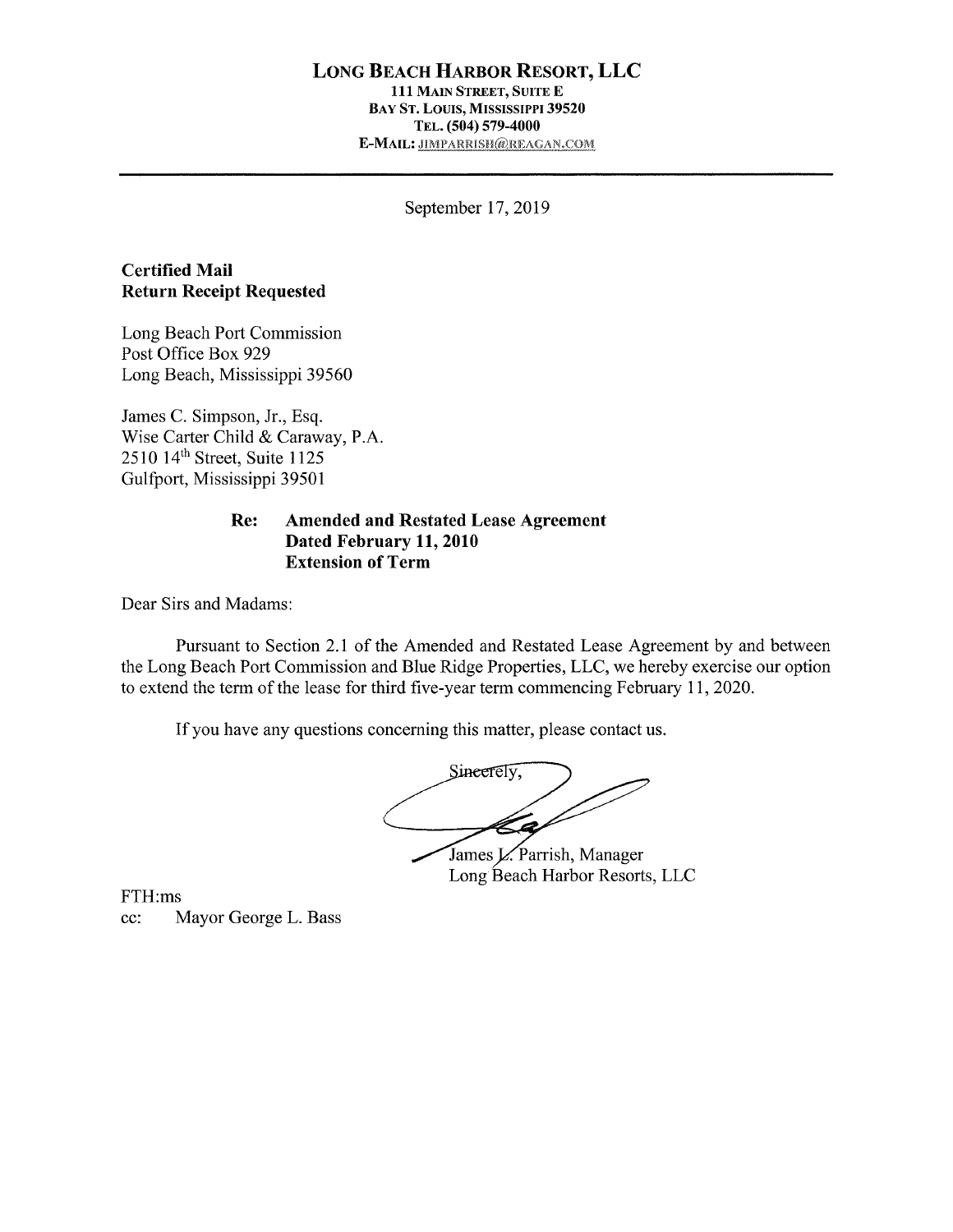

#### **STATE OF MISSISSIPPI**

Phil Bryant Governor

### MISSISSIPPI DEPARTMENT OF MARINE RESOURCES

Joe Spraggins, Executive Director

October 23, 2019

Mayor George Bass P.O. Box 929 Long Beach, MS 39560

### Re: Tidelands Grant Award - Long Beach Harbor Improvements

Dear Mayor Bass:

<sup>I</sup>am pleased to announce the City of Long Beach has been awarded a Public Trust Tidelands grant for the above referenced project by the Mississippi Legislature. This award was authorized during the <sup>2019</sup> Mississippi Legislative session. See attached 2o2O Grant Agreement for the above referenced project. Please sign and return an original to Sonja Slater, Tidelands Coordinator.

Thank you for making the Mississippi Gulf Coast a better place to live and work. Please feel free to contact me at any time should the Mississippi Department of Marine Resources be of service to you,  $(P)$ 228-523-4011 or joe.spraggins@dmr.ms.gov.

ln appreciation,

Sprai ชีxecutive Director

cc: David Ball Stacy Tanner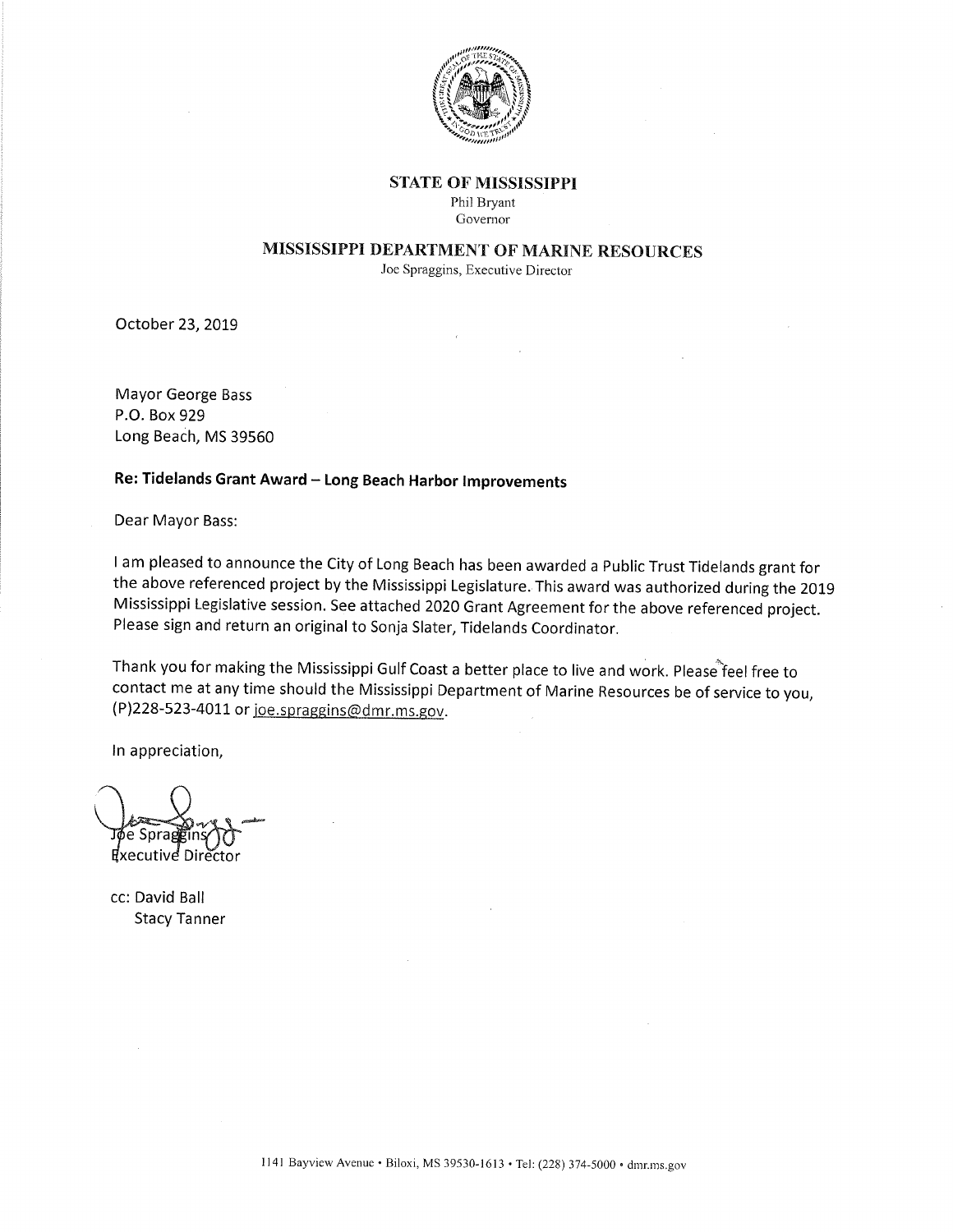

MISSISSIPPI DEPARTMENT OF MARINE RESOURCES

# Tidelands Grant Agreement City of Long Beach FISCAL YEAR 2O2O

City of Long Beach hereby agrees to expend funds as authorized by the Mississippi Legislature in H.B. 1656 2019 Regular Session and Mississippi Code Section 29-15-9.

The Mississippi Department of Marine Resources will disburse funds in the amount of \$500,000 for the Long Beach Harbor Improvements, upon (1) receipt of this signed document; (2) MDMR possession of amended application with complete and final project designs and plans; (3) release of funds from the Mississippi Department of Finance and Administration; and (4) availability of said funds. The Mississippi Department of Marine Resources shall make progress payments in installments based on work completed and material used in the performance of a Tidelands project only after receiving written verification using Form TTF-3 (Attachment l) and Form TTF-4 or Form TTF-5.

## The Cify of Long Beach agrees to:

- 1) Expend monies for the project as designated by the Legislature in H.B. 1656 2019 Regular Session Long Beach Harbor Improvements and Mississippi Code Section 29-15-9, and be subject to an audit by the State Auditor.
- 2) Provide the Department of Marine Resources with detailed reports beginning January 31,2020, and every six months thereafter for the duration of project, using the attached form TTF-4 (Attachment 2). Project reports will include:

-Benefits to the public and community<br>-Visual presentation (photographs) of project - Funds expended (to include

- Description of Work Completed
- 

- Funds expended (to include Tidelands -Narrative description of project and Matching Funds)

- 3) Provide the Department of Marine Resources with a Notification of Completion TTF-5 (to be included in final payment request-Form TTF-3) to include a detailed final report of entire project, using the attached forms (Attachment 3).
- 4) Erect a prominent, permanent sign to be displayed at all funded public access and construction related projects. The sign shall read "Funds for this project appropriated by the Mississippi Legislature,2020 Tidelands Trust Fund, through the Secretary of State, Delbert Hosemann, and the Mississippi Department of Marine Resources."

On behalf of the City of Long Beach I have read, understand, and agree to all terms listed above, and recognize that failure to comply with any portion of this Grant Agreement could jeopardize the receipt of any future Tidelands Trust Funds Appropriations.

Joe Spraggins, Executive Director Department of Marine Resources

 $\frac{10 - \sqrt{57}}{20}$ 

George Bass, Mayor City of Long Beach

Date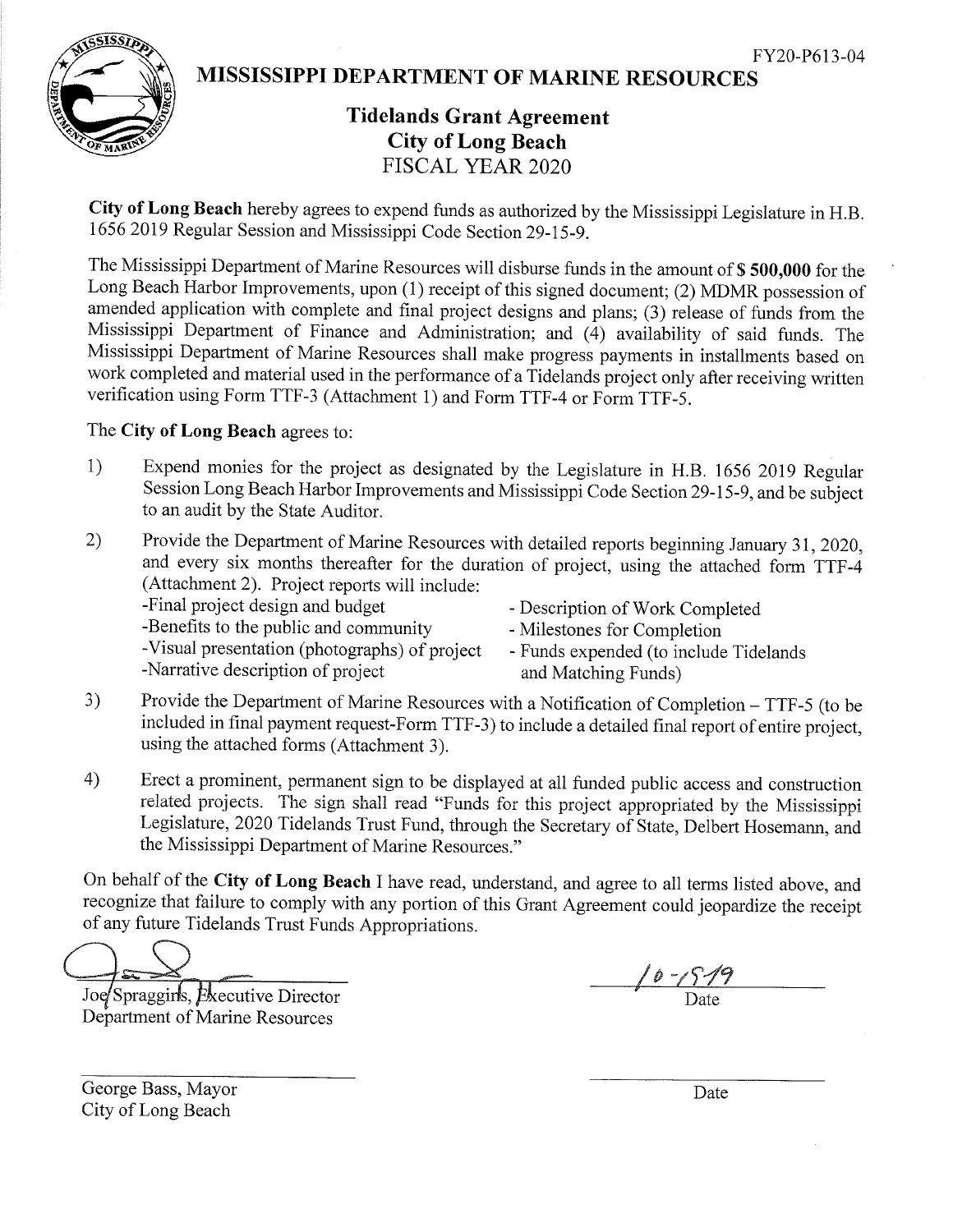

MISSISSIPPI DEPARTMENT OF MARINE RESOURCES

# Tidelands Grant Agreement City of Long Beach FISCAL YEAR 2O2O

City of Long Beach hereby agrees to expend funds as authorized by the Mississippi Legislature in H.B. 1656 2019 Regular Session and Mississippi Code Section 29-15-9.

The Mississippi Department of Marine Resources will disburse funds in the amount of \$ 500,000 for the Long Beach Harbor Improvements, upon (1) receipt of this signed document; (2) MDMR possession of amended application with complete and final project designs and plans; (3) release of funds from the Mississippi Department of Finance and Administration; and (4) availability of said funds. The Mississippi Department of Marine Resources shall make progress payments in installments based on work completed and material used in the performance of a Tidelands project only after receiving written verification using Form TTF-3 (Attachment 1) and Form TTF-4 or Form TTF-S.

### The City of Long Beach agrees to:

- 1) Expend monies for the project as designated by the Legislature in H.B. 1656 2019 Regular Session Long Beach Harbor Improvements and Mississippi Code Section 29-15-9, and be subject to an audit by the State Auditor.
- 2) Provide the Department of Marine Resources with detailed reports beginning January 31,2020, and every six months thereafter for the duration of project, using the attached form TTF-4 (Attachment 2). Project reports will include:

-Benefits to the public and community - Milestones for Completion -Visual presentation (photographs) of project - Funds expended (to include Tidelands

- Description of Work Completed
- 

-Narrative description of project and Matching Funds)

- 
- 3) Provide the Department of Marine Resources with a Notification of Completion TTF-5 (to be included in final payment request-Form TTF-3) to include a detailed final report of entire project, using the attached forms (Attachment 3).
- 4) Erect a prominent, permanent sign to be displayed at all funded public access and construction related projects. The sign shall read "Funds for this project appropriated by the Mississippi Legislature, 2020 Tidelands Trust Fund, through the Secretary of State, Delbert Hosemann, and the Mississippi Department of Marine Resources."

On behalf of the City of Long Beach I have read, understand, and agree to all terms listed above, and recognize that failure to comply with any portion of this Grant Agreement could jeopardize the receipt of any future Tidelands Trust Funds Appropriations.

Joe \$praggins, Executive Director Department of Marine Resources

George Bass, Mayor City of Long Beach

Date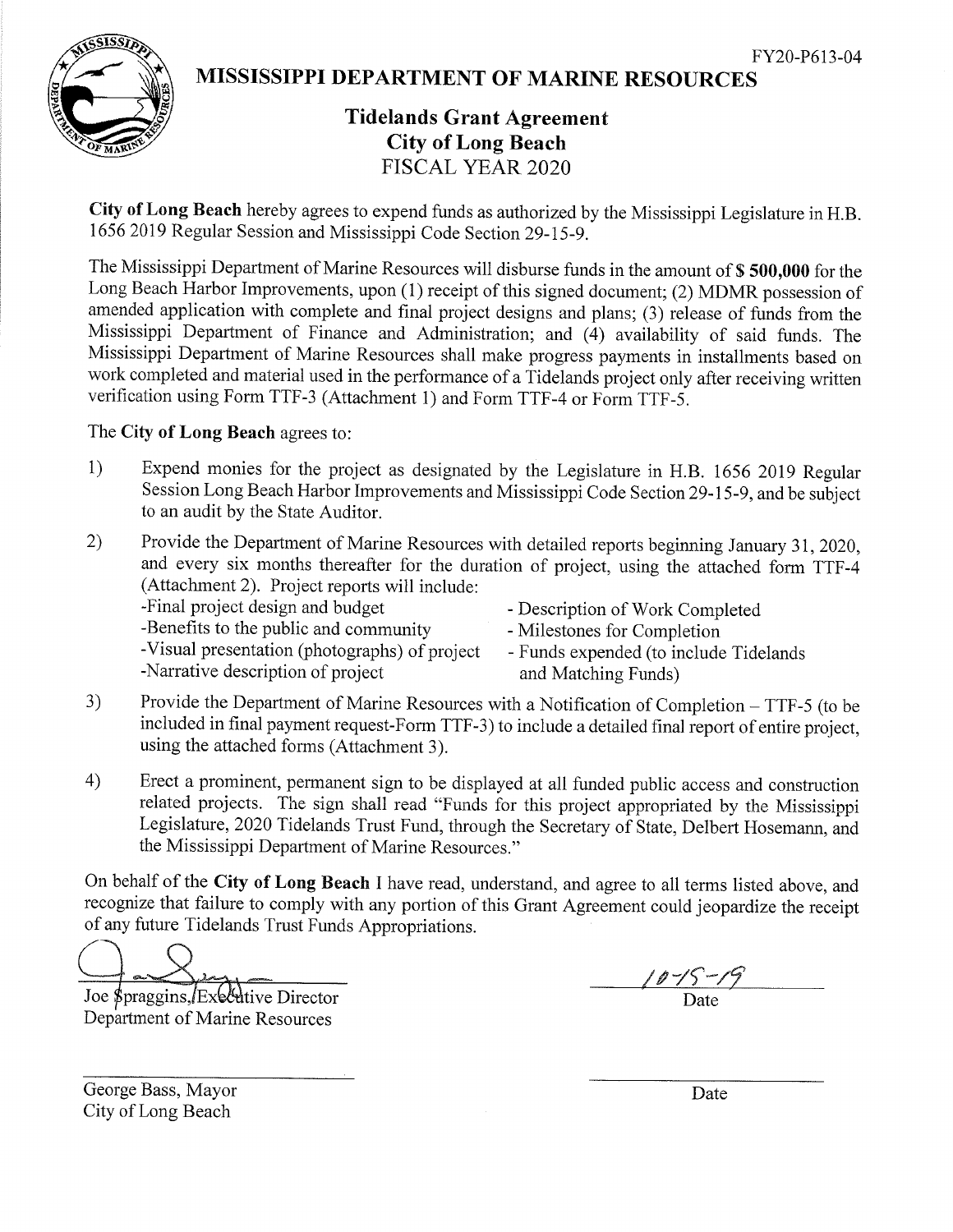# City of Long Beach Harbor Operating Funds For the period ended October 31, 2109

|                                 |                           | <b>Current Month</b> |           | Year to Date |           |  |
|---------------------------------|---------------------------|----------------------|-----------|--------------|-----------|--|
| Revenues (billed)               |                           |                      |           |              |           |  |
|                                 | Dockage Fees              | 23,336               |           | 23,336       |           |  |
|                                 | <b>Environmental Fees</b> |                      |           |              |           |  |
|                                 | Rents                     | 4,982                |           | 4,982        |           |  |
|                                 | <b>Other Revenue</b>      | 60                   |           | 60           |           |  |
|                                 | <b>Sales Tax</b>          | 1,545                |           | 1,545        |           |  |
|                                 | <b>Delinquent Fees</b>    | 450                  |           | 450          |           |  |
|                                 | <b>Auction Proceeds</b>   |                      |           |              |           |  |
|                                 | <b>Store Sales</b>        |                      |           |              |           |  |
|                                 | <b>Insurance Proceeds</b> |                      |           |              |           |  |
|                                 |                           |                      | 30,373    |              | 30,373    |  |
| <b>Expenses</b>                 |                           |                      |           |              |           |  |
|                                 | <b>Personal Services</b>  | (20, 529)            |           | (20, 529)    |           |  |
|                                 | <b>Supplies</b>           | (409)                |           | (409)        |           |  |
|                                 | <b>Services</b>           | (9, 925)             |           | (9, 925)     |           |  |
|                                 | <b>Capital Projects</b>   |                      |           |              |           |  |
|                                 |                           |                      | (30, 863) |              | (30, 863) |  |
| <b>Operating Surplus/(Loss)</b> |                           |                      | (490)     |              | (490)     |  |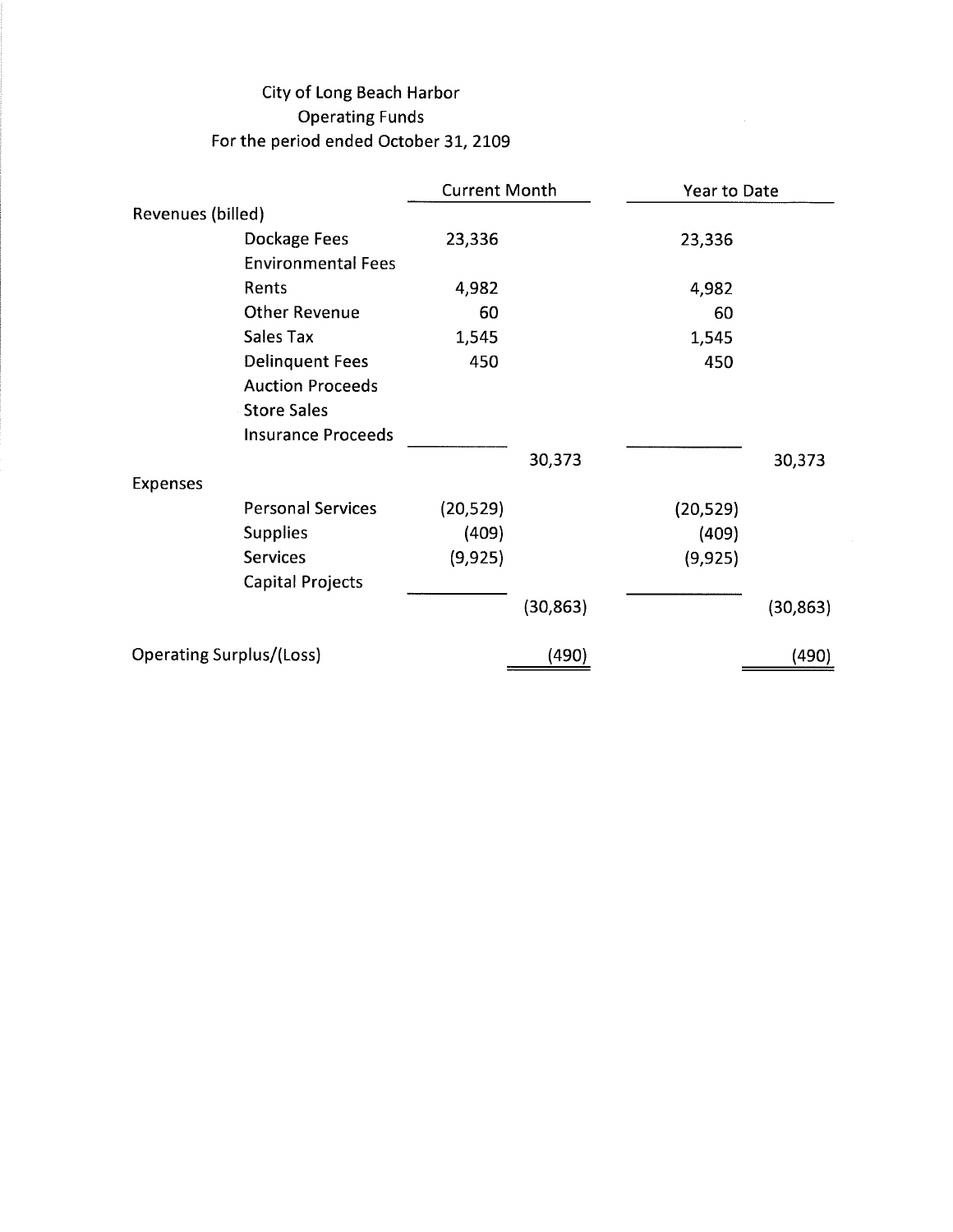# City of Long Beach Harbor Operating Funds For the period ended October 31, 2109

 $\mathcal{L}(\mathbf{z})$  and  $\mathcal{L}(\mathbf{z})$ 

| <b>Beginning Cash</b> |                            |                      |           | 15,955       |           |  |
|-----------------------|----------------------------|----------------------|-----------|--------------|-----------|--|
|                       |                            | <b>Current Month</b> |           | Year to Date |           |  |
| Add cash received:    |                            |                      |           |              |           |  |
|                       | <b>Accounts Receivable</b> | 24,805               | 24,805    |              |           |  |
|                       | Dockage (transients)       | 728                  | 728       |              |           |  |
|                       | <b>Other Revenue</b>       | 60                   | 60        |              |           |  |
|                       | <b>Delinquent Fees</b>     | 4,450                | 4,450     |              |           |  |
|                       | <b>Auction Proceeds</b>    |                      |           |              |           |  |
|                       | <b>Store Sales</b>         |                      |           |              |           |  |
|                       | <b>Insurance Proceeds</b>  |                      |           |              |           |  |
|                       |                            | 30,042               | 30,042    |              | 30,042    |  |
| Subtract expenses:    |                            |                      |           |              |           |  |
|                       | <b>Personal Services</b>   | (20, 529)            | (20, 529) |              |           |  |
|                       | <b>Supplies</b>            | (409)                | (409)     |              |           |  |
|                       | <b>Services</b>            | (9, 925)             | (9,925)   |              |           |  |
|                       | <b>Capital Projects</b>    |                      |           |              |           |  |
|                       |                            | (30, 863)            | (30, 863) |              | (30, 863) |  |
| <b>Ending Cash</b>    |                            |                      |           | \$           | 15,134    |  |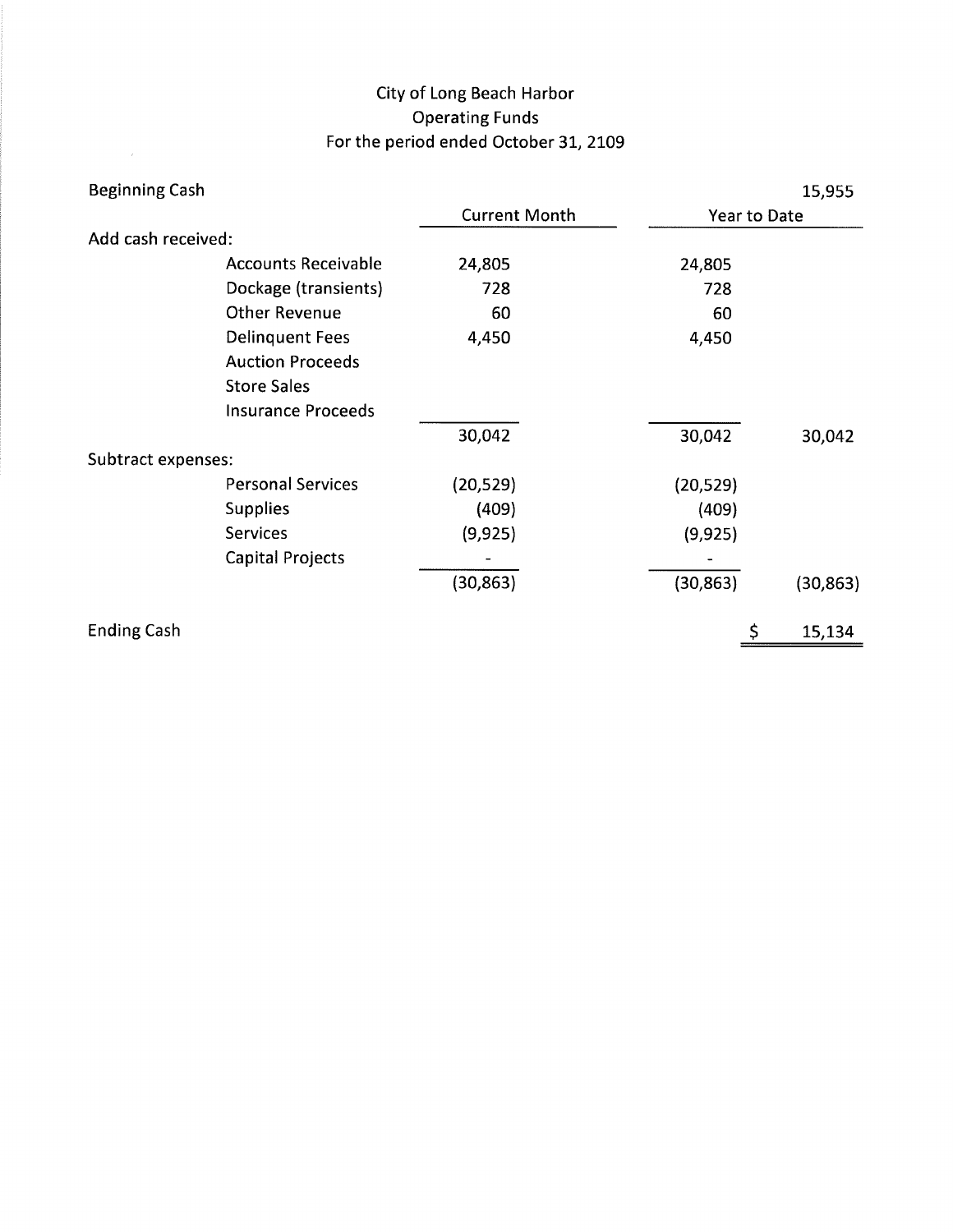## **OCT/19 PRELIMINARY REVENUE/EXPENSE**

FOR 2020 01

| ACCOUNTS FOR:<br>420 PORT                                                                                                                                                                                                    | PORT/HARBOR                                                                                                                                                                                                                                                                                                                      | ORIGINAL<br><b>APPROP</b>                                                                                                             | <b>REVISED</b><br><b>BUDGET</b>                                                                                                       | <b>YTD ACTUAL</b>                                                                                                                                    | MTD ACTUAL                                                                                                                                      | <b>ENCUMBRANCES</b>                                                                                                        | <b>AVAILABLE</b><br><b>BUDGET</b>                                                                                                                                                      | PCT<br><b>USED</b>                                                                                                     |
|------------------------------------------------------------------------------------------------------------------------------------------------------------------------------------------------------------------------------|----------------------------------------------------------------------------------------------------------------------------------------------------------------------------------------------------------------------------------------------------------------------------------------------------------------------------------|---------------------------------------------------------------------------------------------------------------------------------------|---------------------------------------------------------------------------------------------------------------------------------------|------------------------------------------------------------------------------------------------------------------------------------------------------|-------------------------------------------------------------------------------------------------------------------------------------------------|----------------------------------------------------------------------------------------------------------------------------|----------------------------------------------------------------------------------------------------------------------------------------------------------------------------------------|------------------------------------------------------------------------------------------------------------------------|
|                                                                                                                                                                                                                              |                                                                                                                                                                                                                                                                                                                                  |                                                                                                                                       |                                                                                                                                       |                                                                                                                                                      |                                                                                                                                                 |                                                                                                                            |                                                                                                                                                                                        |                                                                                                                        |
| <b>FZO FORT HANGOR ES RE</b>                                                                                                                                                                                                 |                                                                                                                                                                                                                                                                                                                                  |                                                                                                                                       |                                                                                                                                       |                                                                                                                                                      |                                                                                                                                                 |                                                                                                                            |                                                                                                                                                                                        |                                                                                                                        |
| 420 505200<br>420 505800<br>420 560100<br>420 561100<br>420 561900<br>420 581500                                                                                                                                             | DOCKAGE FEES<br><b>RENTS</b><br>OTHER REVENUES<br>SALES TAX - PORT AND HA<br>DELINQUENT CHARGES<br>STORE SALES                                                                                                                                                                                                                   | $-280,000$<br>$-75,000$<br>$\mathbf 0$<br>$-20,000$<br>$-4,000$<br>$-200$                                                             | $-280,000$<br>$-75,000$<br>0<br>$-20,000$<br>$-4,000$<br>$-200$                                                                       | $-23, 335.94$<br>$-4,982.30$<br>$-59.93$<br>$-1, 544.86$<br>$-449.98$<br>.00                                                                         | $-23, 335.94$<br>$-4,982.30$<br>$-59.93$<br>$-1, 544.86$<br>$-449.98$<br>.00                                                                    | .00<br>.00<br>.00<br>.00<br>.00<br>.00                                                                                     | $-256, 664.06$<br>$-70,017.70$<br>59.93<br>$-18, 455.14$<br>$-3,550.02$<br>$-200.00$                                                                                                   | $8.3%$ *<br>6.6%<br>100.0%<br>7.7%<br>11.2%<br>$.0%$ *                                                                 |
|                                                                                                                                                                                                                              | TOTAL PORT/HARBOR BS-RE                                                                                                                                                                                                                                                                                                          | $-379,200$                                                                                                                            | $-379,200$                                                                                                                            | $-30, 373.01$                                                                                                                                        | $-30, 373.01$                                                                                                                                   | .00                                                                                                                        | $-348.826.99$                                                                                                                                                                          | 8.0%                                                                                                                   |
|                                                                                                                                                                                                                              | <b>ALL TONI AND LIARROR OPERATIONS</b>                                                                                                                                                                                                                                                                                           |                                                                                                                                       |                                                                                                                                       |                                                                                                                                                      |                                                                                                                                                 |                                                                                                                            |                                                                                                                                                                                        |                                                                                                                        |
| 445 600100<br>445 600400<br>445 601000<br>445 601300<br>445 601900<br>445 602200<br>445 602300<br>445 602400<br>445 602500<br>445 602600<br>445 610100<br>445 610400<br>445 610700<br>445 611000<br>445 611200<br>445 612200 | WAGES AND SALARIES<br>OVERTIME<br>HOLIDAY PAY<br>LONGEVITY PAY<br>STATE RETIREMENT<br><b>FICA TAXES</b><br>VISION INSURANCE<br>DENTAL INSURANCE<br>LIFE INSURANCE<br>HEALTH INSURANCE<br>CLEANING AND JANITORIAL<br>OFFICE SUPPLIES<br>OPERATING SUPPLIES<br>BUILDING MAINTENANCE<br>HARBOR MAINTENANCE<br>EQUIPMENT MAINTENANCE | 178,040<br>5,000<br>2,441<br>1,500<br>29,403<br>13,967<br>611<br>1.487<br>366<br>24,840<br>500<br>500<br>800<br>1,000<br>4,500<br>500 | 178,040<br>5,000<br>2,441<br>1,500<br>29,403<br>13,967<br>611<br>1,487<br>366<br>24,840<br>500<br>500<br>800<br>1,000<br>4,500<br>500 | 13,606.56<br>1,016.04<br>.00.<br>110.00<br>2,392.97<br>1,108.69<br>33.11<br>87.32<br>24.83<br>2,149.97<br>.00.<br>.00.<br>.00.<br>.00.<br>.00<br>.00 | 13,606.56<br>1,016.04<br>.00<br>110.00<br>2,392.97<br>1,108.69<br>33.11<br>87.32<br>24.83<br>2,149.97<br>.00<br>.00<br>.00<br>.00<br>.00<br>.00 | .00<br>.00<br>.00<br>$.00 \,$<br>.00<br>.00.<br>.00.<br>.00.<br>.00<br>.00<br>.00<br>.00.<br>.00<br>$.00 \,$<br>.00<br>.00 | 164, 433.44<br>3,983.96<br>2,441.00<br>1,390:00<br>27,010.03<br>12,858.31<br>577.89<br>1,399.68<br>341.17<br>22,690.03<br>500.00<br>500.00<br>800,00<br>1,000.00<br>4,500.00<br>500.00 | 7.6%<br>20.3%<br>.0%<br>7.3%<br>8.1%<br>7.9%<br>5.4%<br>5.9%<br>6.8%<br>8.7%<br>.0%<br>.0%<br>.0%<br>.0%<br>.0%<br>.0% |
| 445 612500<br>445 614000<br>445 617000<br>445 620800<br>445 621300<br>445 621700<br>445 622300<br>445 624200<br>445 626000<br>445 626001<br>445 626004                                                                       | <b>UNIFORMS</b><br>GASOLINE, OIL, AND GREA<br>STORE PURCHASES<br>ADMINISTRATIVE SERVICE<br>LEGAL FEES<br>MAINTENANCE CONTRACTS<br>TRAINING PROGRAMS<br>SALES TAX<br>UTILITIES<br>TELEPHONE UTILITIES<br>ELECTRIC UTILITIES                                                                                                       | 400<br>1,000<br>100<br>32,802<br>1,000<br>10,000<br>1,500<br>20,000<br>4,000<br>2,000<br>40,000                                       | 400<br>1,000<br>100<br>32,802<br>1,000<br>10,000<br>1,500<br>20,000<br>4,000<br>2,000<br>40,000                                       | 408.75<br>.00<br>.00<br>2,733.39<br>.00<br>1,735.80<br>.00.<br>1,522.39<br>$.00 \,$<br>94.71<br>3.838.69                                             | 408.75<br>.00<br>.00<br>2,733.39<br>.00<br>1,735.80<br>.00.<br>1,522.39<br>.00.<br>94.71<br>3.838.69                                            | .00<br>$.00 \,$<br>.00.<br>.00.<br>.00.<br>.00<br>.00<br>.00<br>.00<br>.00<br>.00.                                         | $-8.75$<br>1,000.00<br>100.00<br>30,068.61<br>1,000.00<br>8,264.20<br>1,500.00<br>18,477.61<br>4,000.00<br>1,905.29<br>36.161.31                                                       | 102.2%*<br>.0%<br>.0%<br>8.3%<br>.0%<br>17.4%<br>.0%<br>7.6%<br>.0%<br>4.7%<br>9.6%                                    |

 $\hat{\rho}$ 

 $\cdot$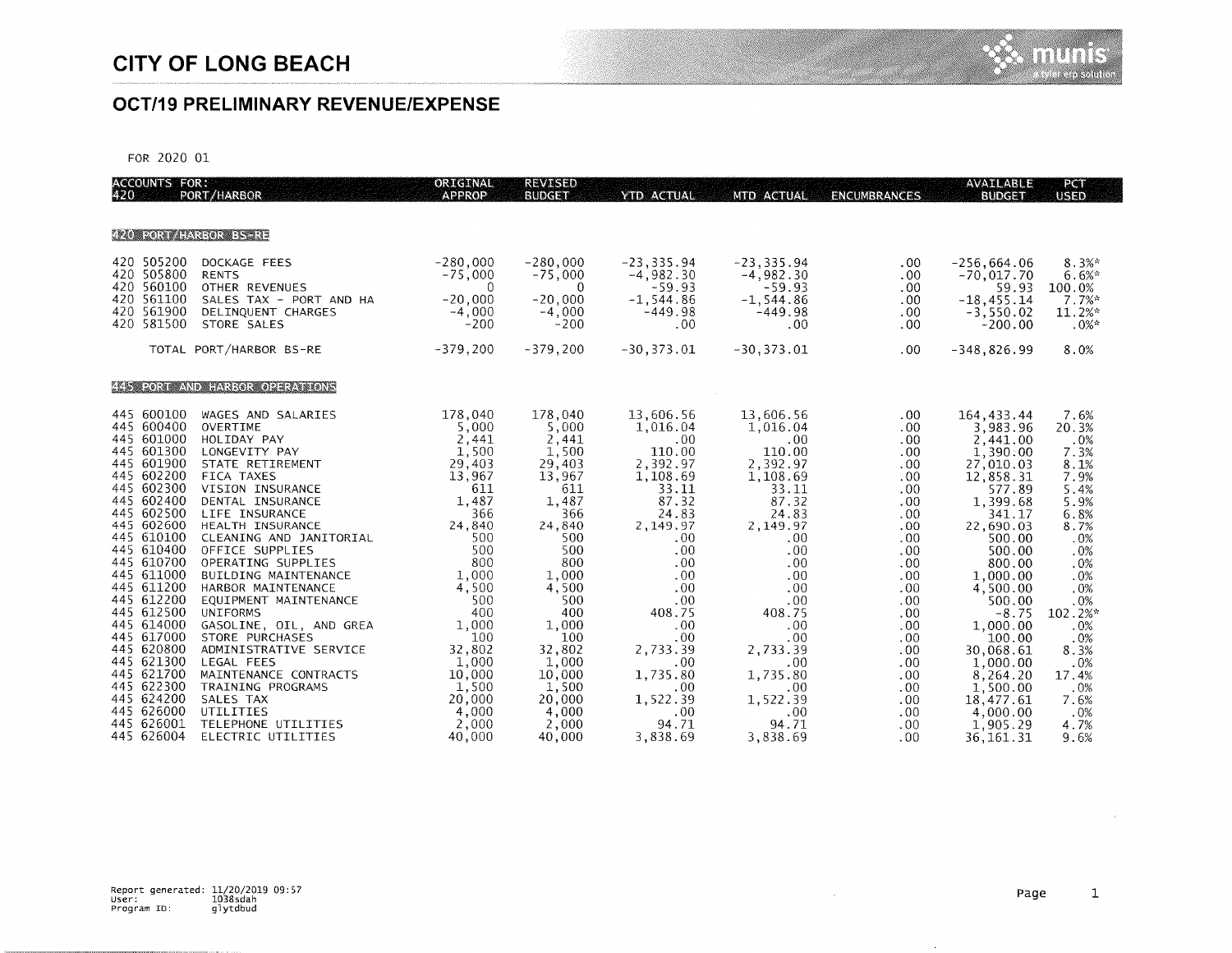## **OCT/19 PRELIMINARY REVENUE/EXPENSE**

FOR 2020 01

| ACCOUNTS FOR:<br>420 PORT/<br>PORT/HARBOR                             | ORIGINAL<br><b>APPROP</b> | <b>REVISED</b><br><b>BUDGET</b> | YTD ACTUAL                | MTD ACTUAL                 | <b>ENCUMBRANCES</b> | AVAILABLE<br><b>BUDGET</b>  | PCT<br><b>USED</b> |
|-----------------------------------------------------------------------|---------------------------|---------------------------------|---------------------------|----------------------------|---------------------|-----------------------------|--------------------|
| 445 626101<br>LEGAL ADVERTISING<br>445 626500<br>PRINTING AND BINDING | 200<br>500                | 200<br>500                      | .00<br>.00                | .00<br>.00.                | .00<br>$.00 \,$     | 200.00<br>500.00            | .0%<br>.0%         |
| TOTAL<br>AND HARBOR OPERATIONS<br>PORT                                | 378.957                   | 378,957                         | 30,863.22                 | 30.863.22                  | .00                 | 348,093.78                  | 8.1%               |
| TOTAL PORT/HARBOR                                                     | $-243$                    | $-243$                          | 490.21                    | 490.21                     | .00                 | $-733.21 - 201.7%$          |                    |
| TOTAL REVENUES<br>TOTAL EXPENSES                                      | $-379,200$<br>378,957     | $-379,200$<br>378,957           | $-30,373.01$<br>30,863,22 | $-30, 373.01$<br>30,863.22 | .00<br>.00.         | $-348,826.99$<br>348,093.78 |                    |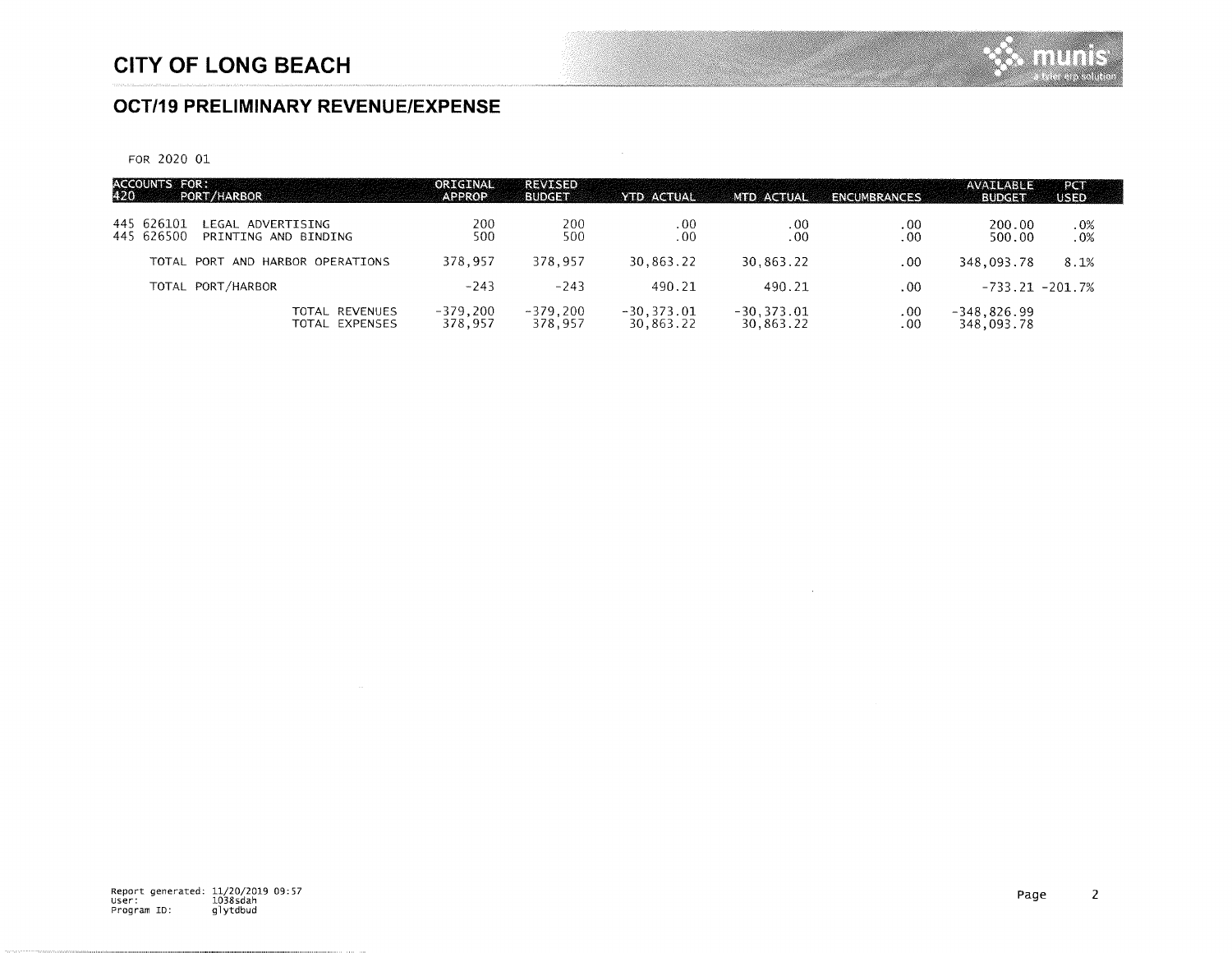## **OCT/19 PRELIMINARY REVENUE/EXPENSE**

FOR 2020 01

 $\sim 10^{-1}$ 

|                    | ORIGINAL<br><b>APPROP</b> | <b>REVISED</b><br><b>BUDGET</b> | YTD ACTUAL                                         | MTD ACTUAL | ENCUMBRANCES | PCT<br>AVAILABLE<br><b>BUDGET</b><br>USED. |
|--------------------|---------------------------|---------------------------------|----------------------------------------------------|------------|--------------|--------------------------------------------|
| <b>GRAND TOTAL</b> | $-243$                    | $-243$                          | 490.21                                             | 490.21     | .00.         | $-733.21 - 201.7%$                         |
|                    |                           |                                 | $**$ END OF REPORT - Generated by Stacey Dahl $**$ |            |              |                                            |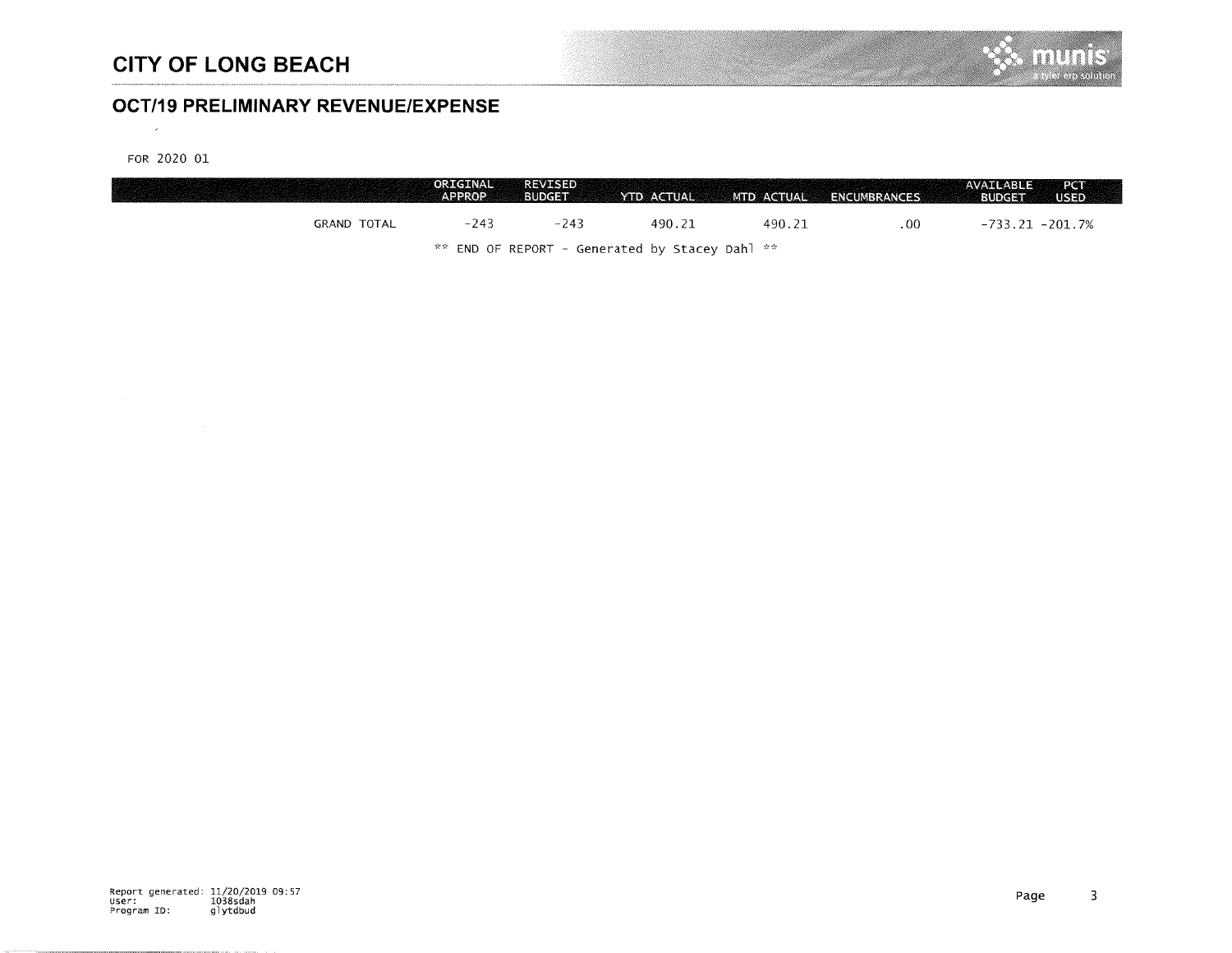#### 10/31/2019 11:17<br>1038mmcm CITY OF LONG BEACH

|                             | YEAR/PERIOD: 2020/2 TO 2020/2<br>ACCOUNT/VENDOR | DOCUMENT    | VOUCHER PO |          | YEAR/PR TYP S                                                       |         | WARRANT         | CHECK | DESCRIPTION            |
|-----------------------------|-------------------------------------------------|-------------|------------|----------|---------------------------------------------------------------------|---------|-----------------|-------|------------------------|
| 445<br>445<br>004818 SANICO | 621700                                          | 52301       | 95122      | $\Omega$ | PORT AND HARBOR OPERATIONS<br>MAINTENANCE CONTRACTS<br>2020 2 INV P |         | 17.90 110519    |       | 116690 634795          |
|                             |                                                 |             |            |          | ACCOUNT TOTAL                                                       |         | 17.90           |       |                        |
| 445                         | 624200<br>000772 MS STATE TAX COMMISS 52464     |             | 95286      | $\Omega$ | SALES TAX<br>2020                                                   | 2 INV P | 1,513.96 110519 |       | 116674 SALES TAX       |
|                             |                                                 |             |            |          | ACCOUNT TOTAL                                                       |         | 1,513.96        |       |                        |
| 445                         | 626000<br>001198 SPARKLIGHT                     | 52270       | 95091      | $\Omega$ | <b>UTILITIES</b><br>2020                                            | 2 INV P | 350.75 110519   |       | 116696 720 S CLEVELAND |
|                             |                                                 |             |            |          | ACCOUNT TOTAL                                                       |         | 350.75          |       |                        |
| 445                         | 626004<br>004506 MISSISSIPPI POWER              | 52431       | 95253      | $\Omega$ | ELECTRIC UTILITIES<br>2020 2 INV P                                  |         | 54.94 110519    |       | 116671 14759-99039     |
|                             |                                                 |             |            |          | ACCOUNT TOTAL                                                       |         | 54.94           |       |                        |
|                             |                                                 |             |            |          | ORG 445                                                             | TOTAL   | 1,937.55        |       |                        |
|                             | FUND 420                                        | PORT/HARBOR |            |          | TOTAL:                                                              |         | 1,937.55        |       |                        |

 $\mathcal{L}$ 

 $\sim 10^{11}$ 

\*\* END OF REPORT - Generated by Mimi McMath \*\*

 $\left| \begin{smallmatrix} P & 1 \\ {\tt a pinvgla} \end{smallmatrix} \right.$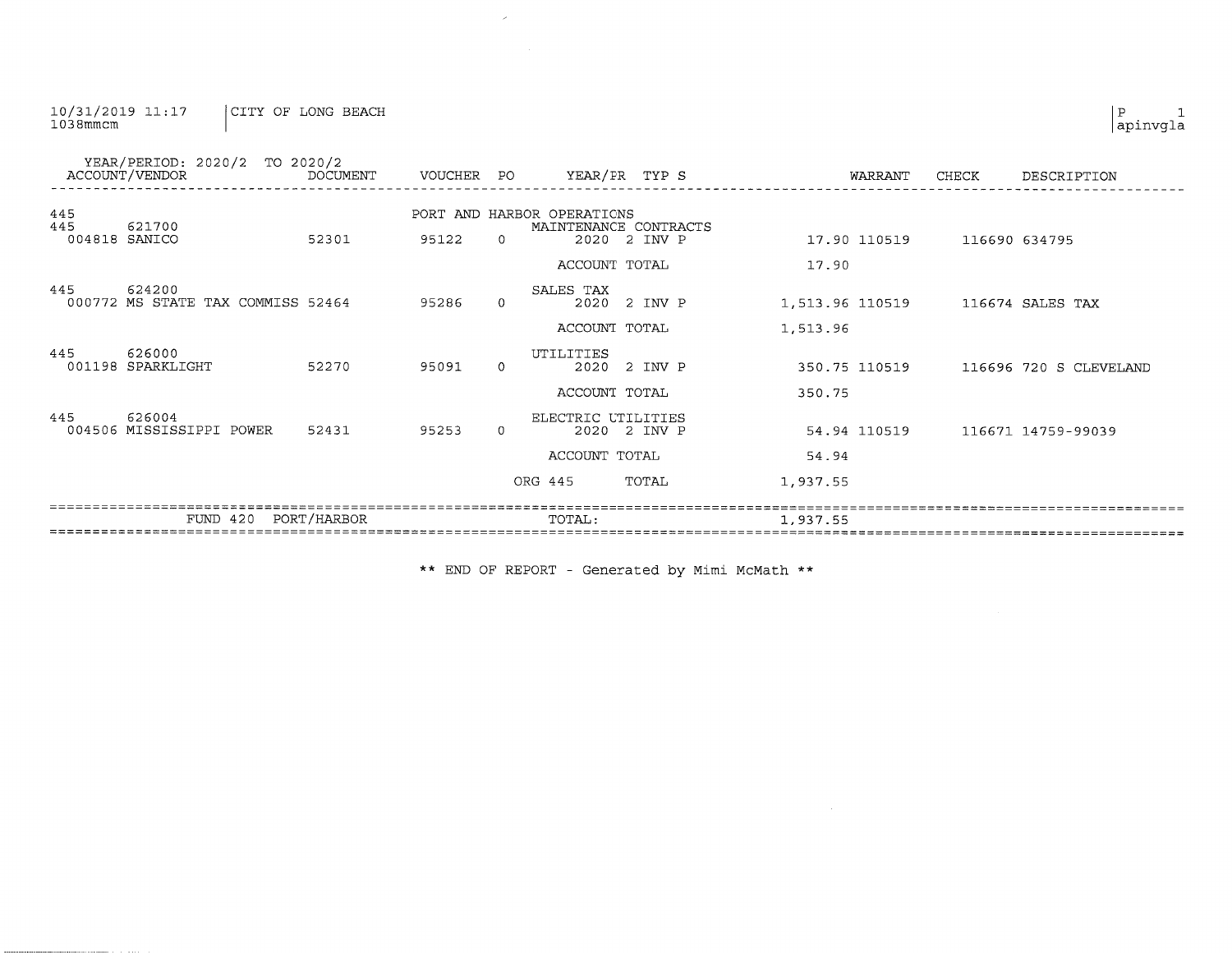| 10/31/2019 11:17<br>CITY OF LONG BEACH<br>$1038$ mmcm       |                                            |                                                                                |                                   | Ρ<br>apinvqla         |
|-------------------------------------------------------------|--------------------------------------------|--------------------------------------------------------------------------------|-----------------------------------|-----------------------|
| YEAR/PERIOD: 2020/2 TO 2020/2<br>ACCOUNT/VENDOR<br>DOCUMENT | VOUCHER PO                                 | YEAR/PR TYP S                                                                  | WARRANT                           | CHECK<br>DESCRIPTION  |
| 448<br>448<br>646211<br>007193 OVERSTREET AND ASSOC 52488   | TIDELANDS-PORT HARBOR<br>95310<br>$\Omega$ | CAP PROJ-ENGINEERING FEES<br>2020 2 INV P<br>ACCOUNT TOTAL<br>ORG 448<br>TOTAL | 290.00 110519<br>290.00<br>290.00 | 116681 2019 TIDELANDS |
| FUND 428                                                    | PORT/HARBOR TIDELANDS FUND                 | TOTAL:                                                                         | 290.00                            |                       |

\*\* END OF REPORT - cenerated by Miml McMath \*\*

 $\label{eq:2.1} \mathcal{F}(\mathcal{F}) = \mathcal{F}(\mathcal{F}) \mathcal{F}(\mathcal{F}) = \mathcal{F}(\mathcal{F}) \mathcal{F}(\mathcal{F})$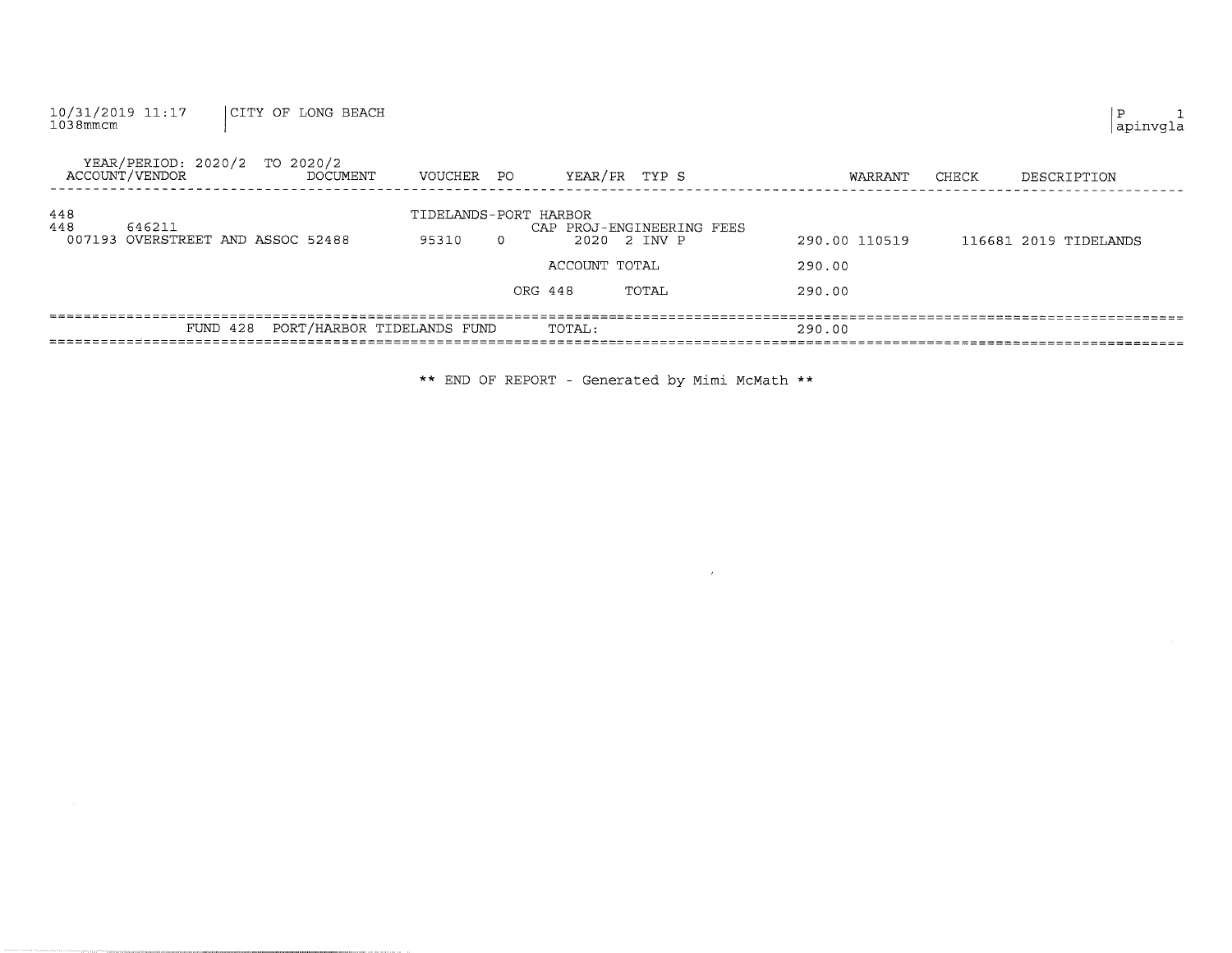### 11/14/2019 12:35 CITY OF LONG BEACH

|            | YEAR/PERIOD: 2020/2 TO 2020/2<br>ACCOUNT/VENDOR | DOCUMENT       | VOUCHER PO     |                          | YEAR/PR TYP S                                       |                    |                  | WARRANT                        | CHECK         | DESCRIPTION                                      |
|------------|-------------------------------------------------|----------------|----------------|--------------------------|-----------------------------------------------------|--------------------|------------------|--------------------------------|---------------|--------------------------------------------------|
| 445<br>445 | 621700                                          |                |                |                          | PORT AND HARBOR OPERATIONS<br>MAINTENANCE CONTRACTS |                    |                  |                                |               |                                                  |
|            | 004818 SANICO                                   | 52532          | 95354          | $\Omega$                 |                                                     | 2020 2 INV P       |                  | 17.90 111919                   | 116769 634795 |                                                  |
|            | 005456 COAST ELEVATOR<br>005456 COAST ELEVATOR  | 52583<br>52585 | 95405<br>95407 | $\mathbf{0}$<br>$\Omega$ | 2020<br>2020                                        | 2 INV P<br>2 INV P |                  | 247.68 111919<br>719.04 111919 |               | 116728 MAINTENANCE 11/19/1<br>116728 ANNUAL TEST |
|            |                                                 |                |                |                          |                                                     |                    | 966.72           |                                |               |                                                  |
|            | 006402 SUPERIOR HOME                            | 52584          | 95406          | $\Omega$                 | 2020                                                | 2 INV P            |                  | 275.00 111919                  |               | 116777 MAINTENCE 11-2019                         |
|            |                                                 |                |                |                          | ACCOUNT TOTAL                                       |                    | 1,259.62         |                                |               |                                                  |
| 445        | 626000<br>001198 SPARKLIGHT                     | 52614          | 95437          | $\Omega$                 | UTILITIES<br>2020                                   | 2 INV P            |                  | 371.01 111919                  |               | 116773 720 S CLEVELAND                           |
|            |                                                 |                |                |                          | ACCOUNT TOTAL                                       |                    | 371.01           |                                |               |                                                  |
| 445        | 626001<br>000128 C SPIRE WIRELESS               | 52569          | 95391          | $\Omega$                 | TELEPHONE UTILITIES                                 | 2020 2 INV P       |                  | 96.30 111919                   |               | 116722 1421468                                   |
|            |                                                 |                |                |                          | ACCOUNT TOTAL                                       |                    | 96.30            |                                |               |                                                  |
| 445        | 626004<br>004506 MISSISSIPPI POWER              | 52497          | 95319          | $\Omega$                 | ELECTRIC UTILITIES                                  | 2020 2 INV P       | 3, 197.71 111919 |                                |               | 116755 SB58231-43009                             |
|            |                                                 |                |                |                          | ACCOUNT TOTAL                                       |                    | 3,197.71         |                                |               |                                                  |
|            |                                                 |                |                |                          | ORG 445                                             | TOTAL              | 4,924.64         |                                |               |                                                  |
|            | $FUND$ 420                                      | PORT/HARBOR    |                |                          | TOTAL:                                              |                    | 4,924.64         |                                |               |                                                  |

\*\* END OF REPORT - Generated by Mimi McMath \*\*

 $\left| \begin{smallmatrix} p & 1 \\ {\tt a pinvgla} \end{smallmatrix} \right.$